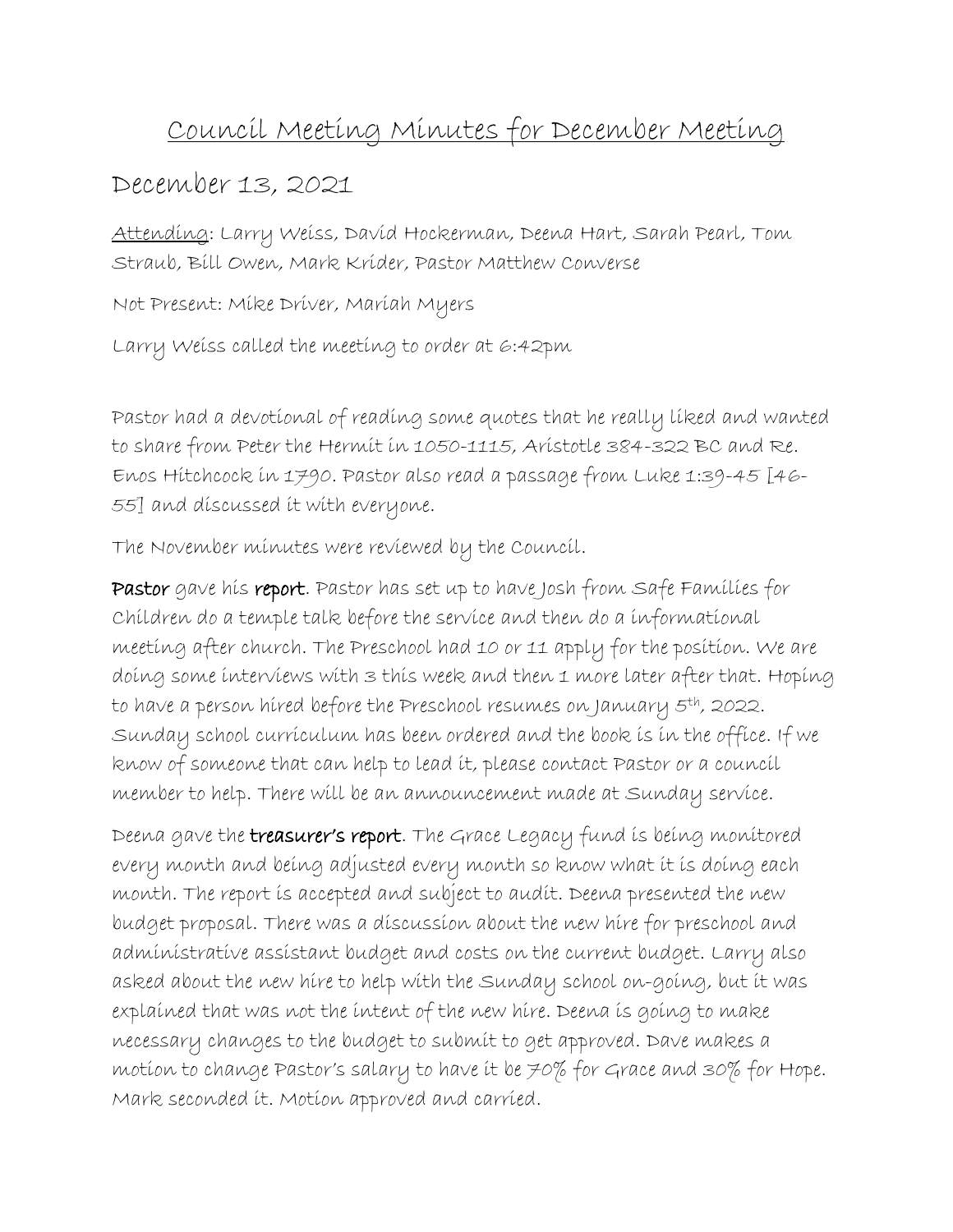Property Report: Mark reported about the smoke detectors in the attic and wanting to find out if they are necessary. The State fire Marshall has been contacted for guidance on what we should do. Mark did go back to Koorsens about the smoke detectors being installed incorrectly and they sent back another quote to Mark that was lower but not much. The property committee also brought quotes for a new roof for the church. The property committee feels that we should go with the quote from Smith Roofing. A motion was made by Keith Darstein to proceed with the quote from Smith's Roofing for \$86,688.36. Tom Straub seconded the motion to send this to the council for approval. There was a discussion about how to proceed. Sarah made the motion to proceed with the Smith Roofing quote to get a new roof for the church. Motion was carried to proceed. Mark also checked on the new furnaces and Wheelers is hoping that they will be here this week and then be installed soon after.

Fellowship Report: They are planning on a Shrove Tuesday Tenderloin Fry again. Larry to talk to Marcy. Dine-in, carry-out, or drive-thru...it is to be determined yet. March 1st is Shrove Tuesday.

Worship and Music Report: no report

Finance Report: no other reports

Permanent Endowment: no reports.

Food Pantry Report: handed out 55 turkeys and 73 families to show up. Gift Cards were given for those that didn't get a turkey at Kroger's.

Altar Guild: no report, Marsha asked for an extra shelf in the cabinet and property team is working on it.

Pre-school Team report: report was presented from Kirsten.

Staff Support Team report: Interviews to be done with 4 people.

Culture of Stewardship report: David and Pastor reported what they had done and trainings that they had done and needs to do.

## New Business:

Annual Meeting: January 23, 2022